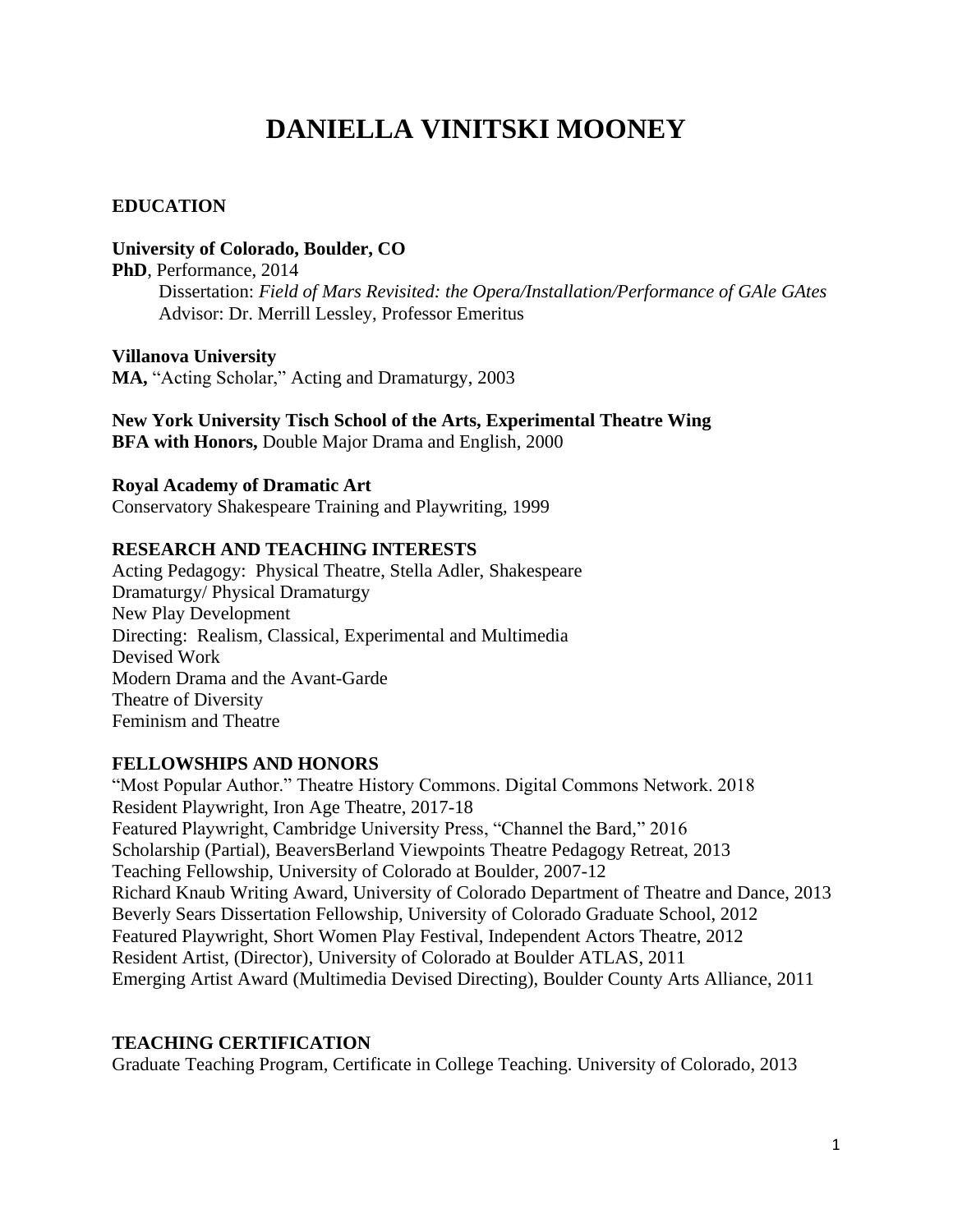## **ACADEMIC APPOINTMENTS**

### **Instructor, University of Pennsylvania**

Introduction to Theatre (Fall 2019) Introduction to Acting (Spring 2019)

# **Instructor, Penn State**

Introduction to Performance: Independent Study (Spring 2018) Introduction to Performance (Fall 2017)

**Course Design, Rocky Mountain College of Art and Design** Seminar in Contemporary Thought: Theatre Studies (Spring 2012)

#### **Instructor, University of Colorado, Boulder**

Beginning Acting (AY 07-8, AY 08-9, Fall 09, Spring 2010) Introduction to Theatre (Fall 11, Spring 10, Grader Spring 10, Fall 08)

**Course Design, University of Virgin Islands**, St Thomas USVI Theater Critique in New York (Approved; Under Construction)

**Instructor, University of Virgin Islands**, St Thomas USVI Acting for Majors (Spring 07) Public Speaking (Winter 06, AY 06-7, two classes per semester) Voice and Diction (Fall 06) Directing: Oral Interpretation of Literature (Fall 06)

### **GUEST WORKSHOPS**

**Agamemnon, Ancient Theatre, and the Feminist Lens.** Pomona College. 2020.

**Physical Theatre and Dramaturgy.** Course**:** Playwriting**.** Temple University. 2018

**Vocal Improvisation/Intro to Theatre of the Oppressed.** Voorhees Players, NJ. 2014.

**Mask Workshop**. Course: Contemporary Performance. UCB. 2008

**Vocal Improv Jam**. Course: Performance Improv. UCB. 2009

#### **TUTORING/MENTORSHIP**

*Advanced Monologue Coaching*, Freelance, Ongoing.

*Instructor*, Introduction to Theatre, Main Line School Night Continuing Education. 2016

*Tutor/Mentor*, Theatre, English, and College Admissions. So2Speak. Bala, PA. 2015

*Tutor*, University of Colorado Department of Athletics, Theatre. 2013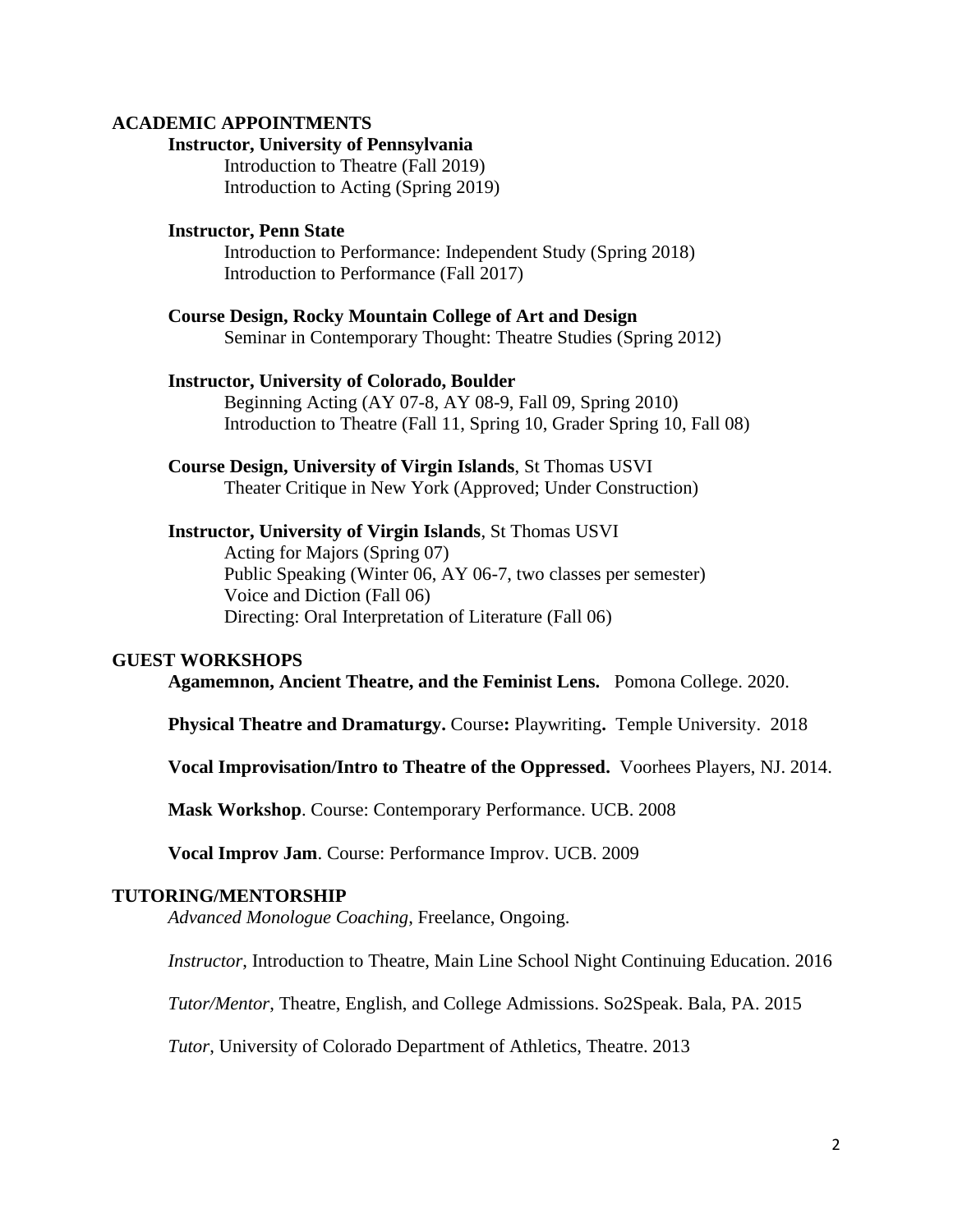## **PUBLICATIONS**

*Field of Mars Revisited: The Immersive Theatre of GAle GAtes*. Routledge. Book. Under Review.

"Imaging Covid: The Post Quarantine Theatre." *The Phoenix Essays*. Literary Managers and Dramaturgs of America. 2020.

"So Long Ago I Can't Remember: GAle GAtes et al. and the 1990's Immersive Theatre." *Theatre History Studies*. Special edition: Site-Based Theatre. Volume 38. 2020.

"Sarah Ruhl and the Silent Word: An Exercise." Chirico, Miriam and Kelly Younger, editors. *How to Teach a Play: Essential Exercises for Popular Plays*. Bloomsbury Press, 2020.

Jaamil Olawale Kosoko's *Seancers*. Performance Review. *Theatre Journal*. October 2019.

"The Annual Children's Play at the Bawa Muhaiyaddeen Fellowship." Performance Review. *Ecumenica Journal*. Special Section: Representations of Islam in Theatre. Issue 11.3. Fall 2018.

Heiner Goebbels: *Songs of Wars I Have Seen*. Performance Review. *Bonaly*. 2018

Bowditch, Rachel; Casazza, Jeff; and Thornton, Annette, eds. *Physical Dramaturgy: Perspectives from the Field*. "Butoh, Landscape Theatre, and the Physical Dramaturgy of GAle GAtes." New York: Routledge, 2018.

Bowditch, Rachel; Casazza, Jeff; and Thornton, Annette, eds. *Physical Dramaturgy: Perspectives from the Field*. "The Search for Synecdoche: Insight into Pig Iron Theatre Company's Physical Dramaturgy." New York: Routledge, 2018.

*Dramaturgy in Motion: At Work on Dance and Movement Performance*. Profeta, Katherine. Book Review. *Theatre Survey*. December 2017

"'Carry As Much As You Can While Dancing:' Dance Review of Nichole Canuso's Midway Avenue." *Phindie Magazine*. Summer 2014

"Interdisciplinary Art: A Dramaturgical Perspective." *International Journal of Performance Art and Digital Media (IJPADM) Journal.* Fall 2012

"Carnivals and Snowstorms." *Emergency INDEX*. Edited Volume. Ed. Yelena Gulzman and Matvei Yankelevich. New York: Ugly Duckling Presse. Brooklyn, 2012

"Memory, and the Theatre of the Absurd." Original Play and Author's Notes. *Ecumenica Journal*. 2012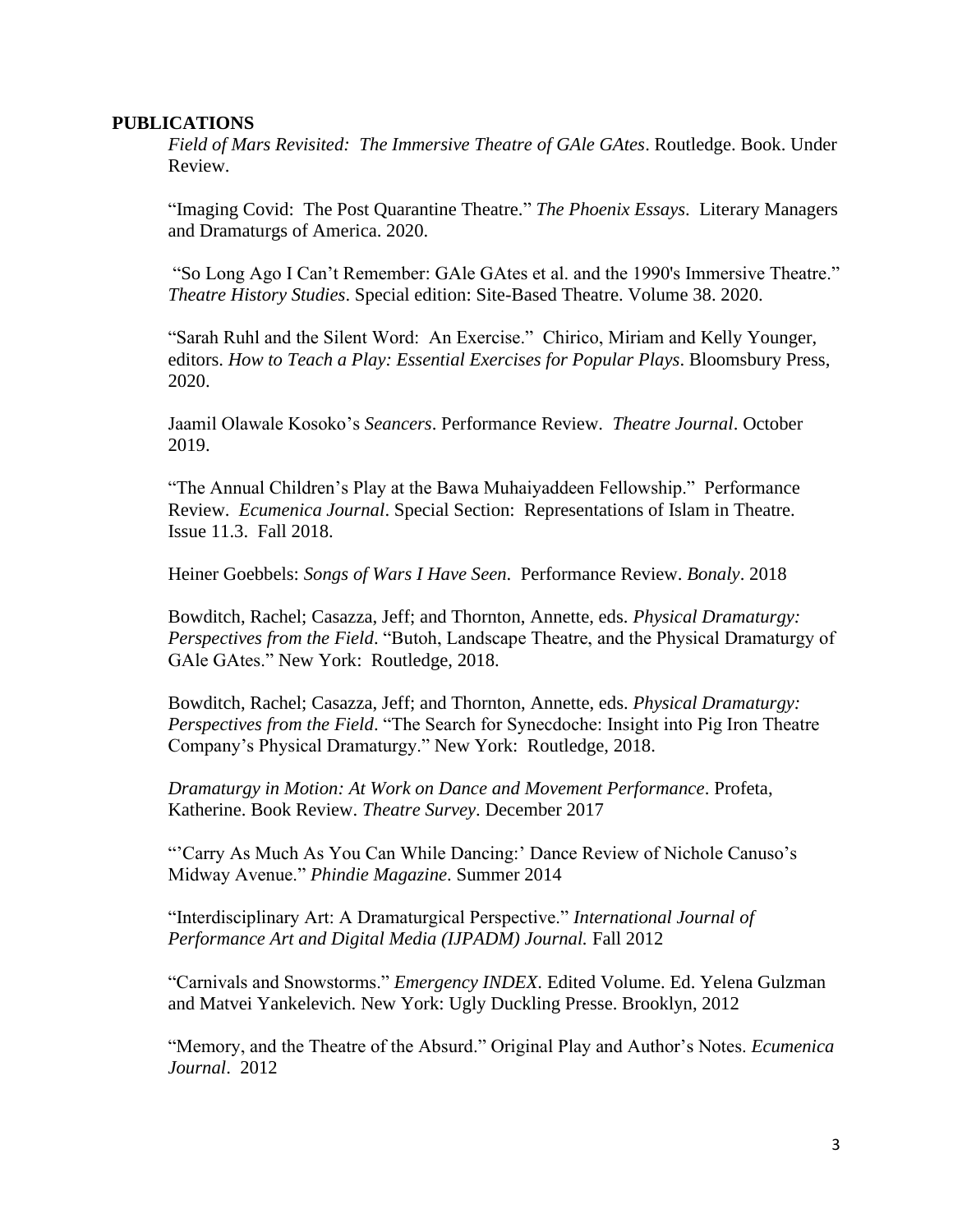# **FORTHCOMING**

"A Dialogue on Love: Oedipus, the Resonation of Grace, and Lending Theological Perspective to the Journey of Suffering and Wisdom." *Ecumenica Journal*.

# **PROGRAM NOTES**

"*Much Ado About Nothing*." Dramaturg Notes. Colorado Shakespeare Festival Program. Boulder: Brock Publishing Company, 2009

"Synopsis of *Much Ado About Nothing*." Colorado Shakespeare Festival Program. Boulder: Brock '

# **SCHOLARLY PRESENTATIONS**

"GAle GAtes, Till Losch, and American Dreaming." Experimental New York City Theatre panel. "*Adaptations*." Philadelphia Theatre Research Symposium. 2019

"Digital Play: Media Design and the Liminal Landscape of Carnivals and Snowstorms." The Vivfying Current of Science: Avant-Garde Studies Consortium. UPenn. 2018

"Alfred Jarry, *Ubu Roi* and the Political Avant-Garde." Dissent, Resistance, and Revolution in the Avant-Garde Arts. The Philadelphia Avant-Garde Studies Consortium, University of Pennsylvania. 2017

"(In)visible Diversity and Adversity in the Classroom: Pedagogical Tools for Change from a Feminist Theatre Perspective." Diversity and Inclusion Summit. The University of Colorado at Boulder. 2013

"*Field of Mars* Revisited: The Opera-Installation-Performance of GAle GAtes et al." Multidisciplinary Panel. Association for Theatre in Higher Education. Orlando. Presenter, Panel Coordinator. 2013

"Digital Play: Media Design and the Liminal Landscape of *Carnivals and Snowstorms*." Directing Focus Group. Association for Theatre in Higher Education. Orlando. 2013

"Ooh Be Gah!" A Director's Introduction to Compositional Simlish." Original Exercise. Directing Focus Group Call for Theatre Games. ATHE. Orland, Florida. 2013

"Anton Chekhov's *The Cherry Orchard and the Palimpsest of the String: A Rumination on Holy Theatre and the Vibrating Universe*." Religion and Theatre Emerging Scholar Panel. Association for Theatre in Higher Education. Chicago, Illinois. 2011

"The Naming of the Ghost: Distance and the Formation of Meaning in Amri Baraka's '*The Dutchman*.'" CUNY Graduate Student Conference: (Re)making (Re)presentation; Child's Play: Myths, Comics, and Puppets. New York City, 2010

Colorado Shakespeare Festival American Play Cycle Conference , Boulder, CO 2010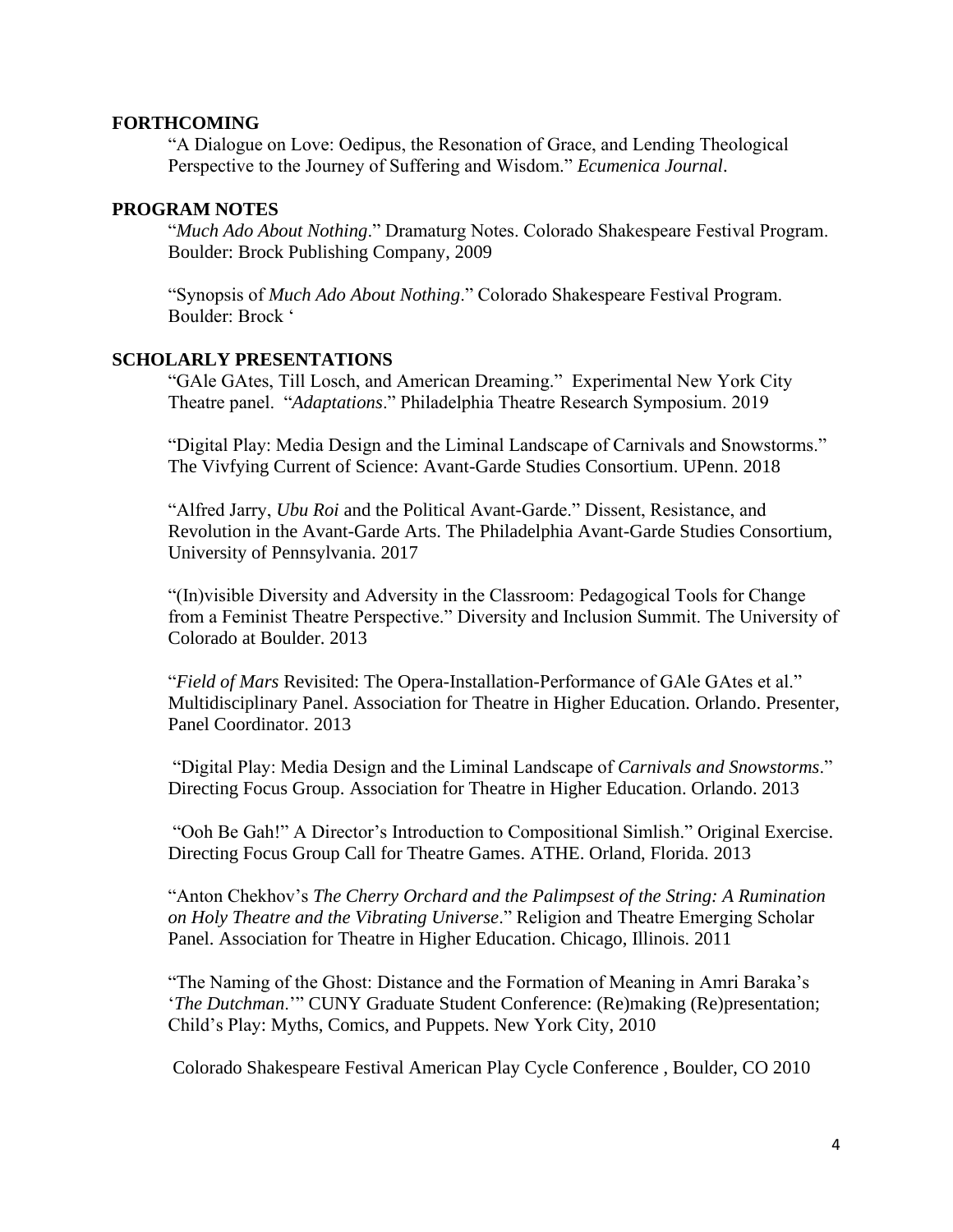"Alfred Jarry, *Ubu Roi* and the Political Avant-Garde." Philadelphia Theatre Research Symposium. Villanova, PA. 2010

"Image in Action: Discovering Character in Sam Shepard's 'Cowboy Mouth.'" Original Exercise. Directing Debut Panel. ATHE, New York City, NY. 2009

"The Naming of the Ghost: Distance and the Formation of Meaning in Amri Baraka's '*The Dutchman*.'" Cross-Disciplinary Consortium Spring Conference, Boulder, CO. 2009

### **INVITED TALKS/PANELS**

Panelist. "Who Gets Left Behind?" LMDA. *Dramaturging the Phoenix*, 2020.

Panelist "DadaDialogue: A Discussion." Talkback. *Floydada*. Philadelphia Fringe. 2017

Panelist. PAAL Parent Artist Advocacy League. Philadelphia. 2017

"The Opera/Installation/Performance of GAle GAtes." Counterpath Press. Denver, 2013

# **POPULAR PUBLICATION**

"How Matter Means: BLM and Mixed Judaism." *JewThink*. 2020.

# **SERVICE AND ADMINISTRATION**

Grant Review Member. Parent Artist Advocacy League (PAAL). 2019, 2020

Grant Writer. (Pew, Creative Capital, William Penn.) Pig Iron Theatre Company. 2018

Reader. Philadelphia Young Playwrights. 2018

Visiting Curator/Consultation. Pennovation, University of Pennsylvania. 2017

Dramaturg/Co-facilitator. The Dramaturgy Open Office Hours Project, Phila. 2015-6.

Talkback Coordinator. Martin Sherman's *Bent*, Philadelphia Fringe Festival. 2014

PhD Selection Committee Member. University of Colorado Theatre Department. 2010

Producer. Samuel Beckett Workshop. University of Colorado Boulder. 2011.

Producer. Pig Iron Red Nose Clown Workshop, University of Colorado at Boulder. 2010 Guest Curator. Phoenix Asylum Arts Collective. 2010

Lead. "Creating a Dance/Theatre Syllabus." UCB Graduate Teacher Program. 2009

Talk. "*Much Ado About Nothing* and the Spanish Civil War." Boulder Library. 2009

Talk. "Hip-Hop *MacBeth*: *MacB* at Colorado Shakes." Boulder Library. 2008

Playwriting Assistant. Prince Music Theatre, Philadelphia. 2001

Writing and Drama Instructor. Henry St. Settlement, New York City. Summer 1999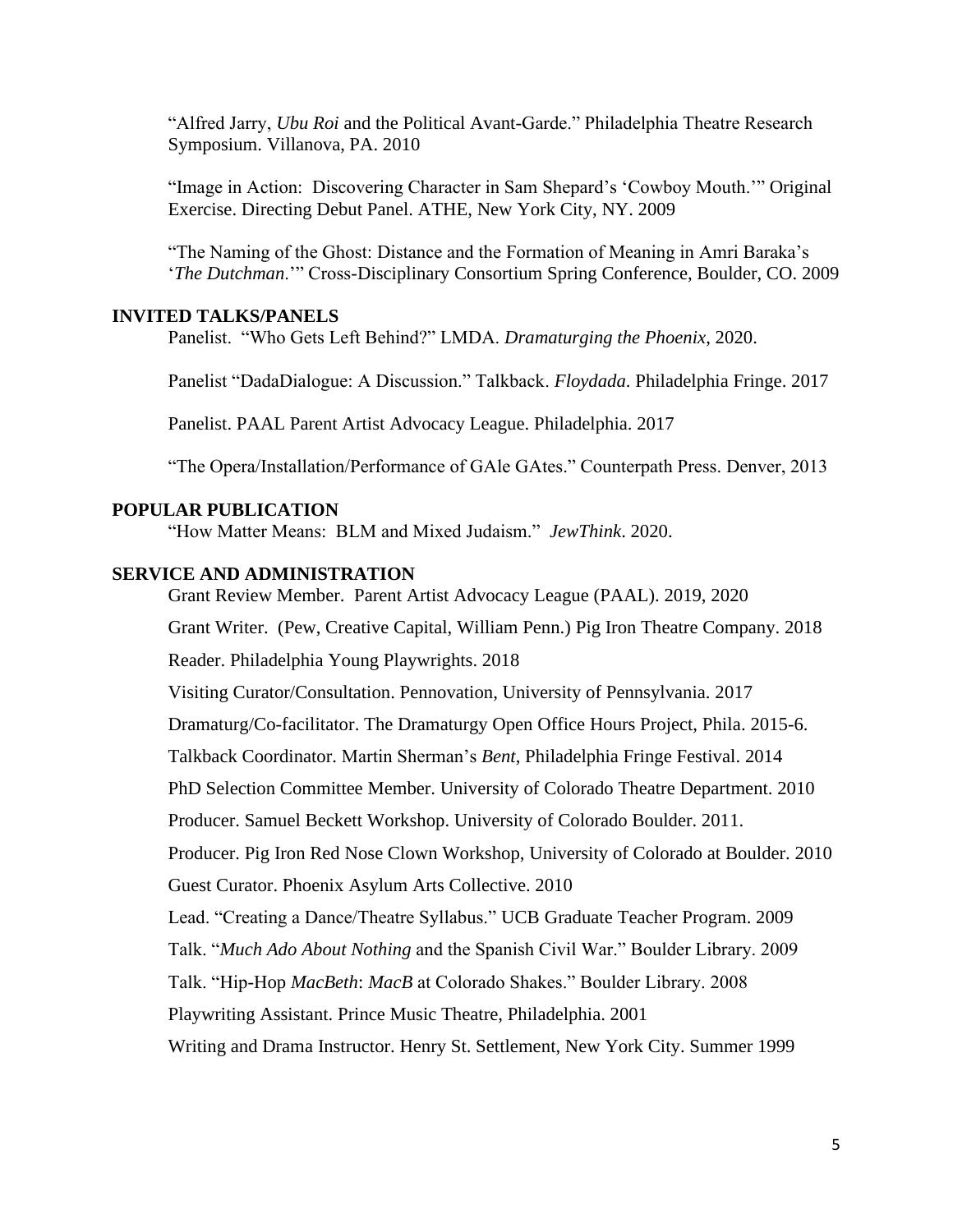#### **PERFORMANCE**

# **New Play Development/Reading and Workshop**

*The 6th or the Patriots* by Hannah Benitez. Winchester. dir. Shaun Leisher. Zoom. 2020

*Dear Birthmother Letter* by Cary Mazer. Ensemble. UPenn host. Zoom. 2020

#### **Acting**

Original Practice Play Excerpts. (Multiple roles.) Staged Reading. PlayPenn. 2019.

*Rocket, Sex, Magic.* Agent Durwood. Staged Reading. Director Nicole Miller Marks. Juniper Productions. 2019

*Memory*. Woman (lead). Dir. Marcia Ferguson. *Memory Becomes Us*: Exhibit and Reading. Esther Klein Gallery. University of Pennslyvania. 2019

*Immigrant Stories*. Montgomery Historic Society/Iron Age. Dir. John Doyle. 2018

*Zen & the Art of Mourning a Mother.* Sarah (lead). Philadelphia Women's Theatre Festival. Zuhairah McGill dir. 2018

*Writer's Block*. Mrs. X. Performance Workshop at the Drake. Chris Canaan dir. 2018

*Metamorphose*. Dancer/Bride. Boulder Museum of Contemporary Art. 2013

*Brilliant Silence*. Narration. Donor Showcase. University of Colorado, Boulder. 2011

*Frown Town*. Clown. Queen of Hearts Productions. 2010

*The Goddess Within.* (Rasa Boxes). Shngara. Tammy Meneghini dir. 2010

*Hamlet*. Prologue Player, Sailor. Colorado Shakespeare Festival. Philip Sneed dir. 2009

*Two Gentlemen of Verona*. "Stage Manager". Colorado Shakespeare Festival. 2009

*Hamlet*. Player Queen (understudy). Philip Sneed dir. Colo. Shakespeare Festival. 2009

*"Community Service."* Dancer/Ensemble. Press Play. 2009

*The Women of Juarez*. Dancer*.* University of Colorado, Boulder. 2009

*Frown Town*. Dancer/Clown. University of Colorado MFA Dance Workshop. 2009

*Hamlet*. Rozencrantz, Guildenstern, Ghost. Barrett Ogden dir. Naropa. 2009

*Big Love*. (Workshop). Groom Band of Toughs. Colleen Mylott dir. 2009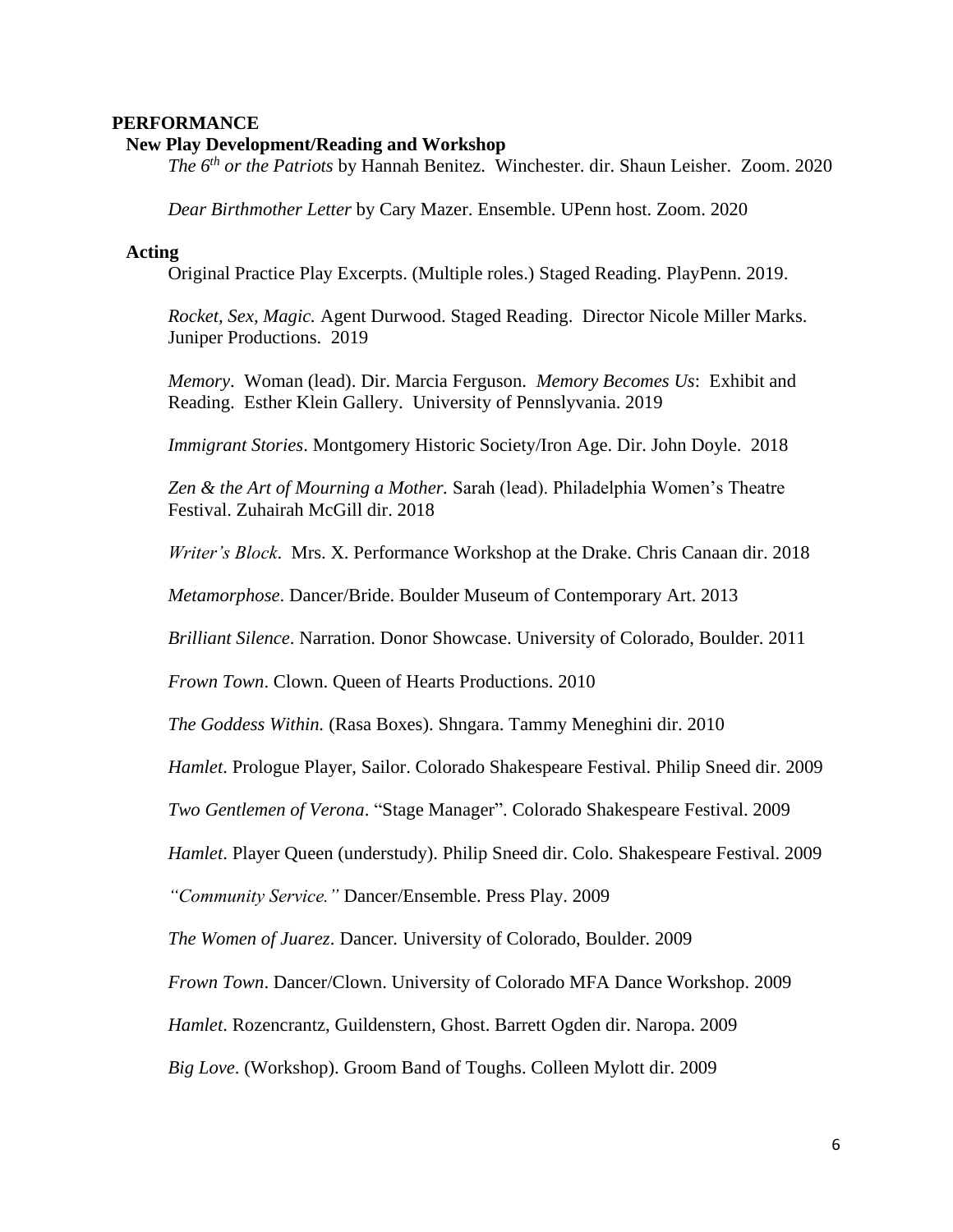*The Custodian*. Beverly (lead). Boulder Ensemble In-house Workshop. 2008

*Volver! Volver! Volver!*. Soccoro (lead). ATHE Playworks Reading. 2007

*City of Angels*. Bootsie. Peter Donohue dir. 2003

*Don Juan*. Dona Elvira. Jim Christy dir. 2003

*The Seagull*. Nina. Nine Lives Traveling Players. 2003 Susan Barry-Cadoff dir.

*Trojan Women*. Helen of Troy. Jim Christy dir. 2002

*Tartuffe*. Elmire. Whit MacLaughlin dir. 2002

*Welcome Home Joey Amoroso*. Maria Guisseppi (lead). Society Hill Playhouse. 2001

*MacBeth*. Witch. Hunger Theatre. 2001

*Prajna*. Market Trader. Joanna Rotte dir. Phila. Fringe Festival. 2001

*Historic Philadelphia*. Improvisational Townsplayer. Historic Philadelphia. 2001

*Twelfth Night*. Viola. Royal Academy of Dramatic Art. London, England. 1999

*Measure for Measure*. Isabelle. Royal Academy of Dramatic Art. London, England. 1999

*Cowboy Mouth*. Cavale. New York University Tisch School. 1998

*We Have Nothing To Say and We Are Saying It*. Camille Paglia. Mary Overlie dir. 1998

*Mixtries*. Ensemble. Daniel Banks dir. 1997

*The Most Massive Woman Wins*. Rennie. Playwrights Horizons NYU. 1997

*Reverse Transcription*. Aspera. Playwrights Horizons. 1996

## **Directing**

*Blow*. Shoebox Theatre Festival. Venice Island Performing Center. Manayunk, PA. 2017

*The Domestic Crusaders*. (Staged Reading.) Muslim Voices in the Heartland, Conference. University of Colorado, Boulder. 2012

*Carnivals and Snowstorms*. ATLAS (Alliance for Technology, Learning, and Society) Resident Artist. University of Colorado, Boulder, 2011

*The Tempest Fantasy*. University of Colorado Music Faculty Concert. 2010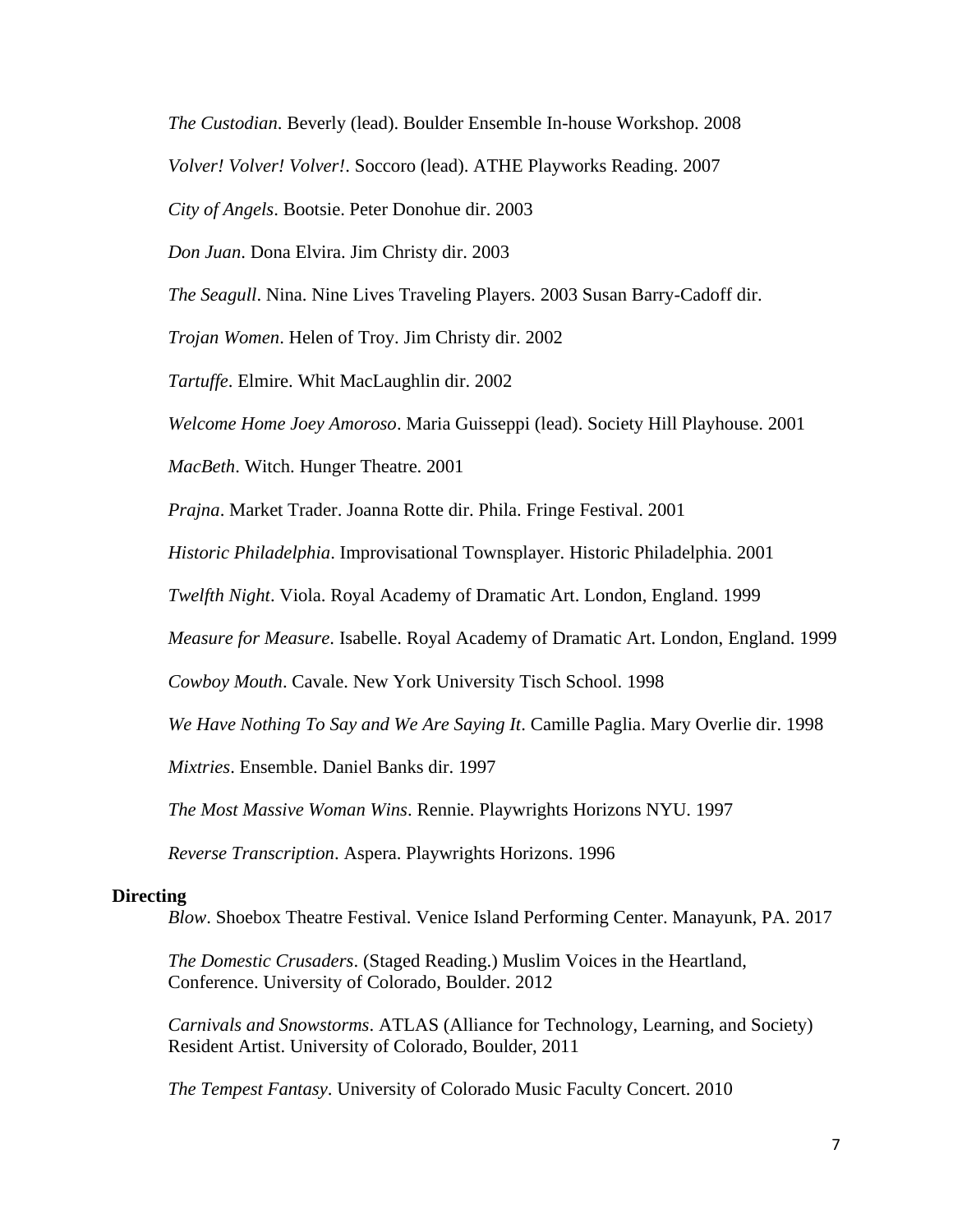*Cowboy Mouth*. 509 Series. University of Colorado, Boulder. 2008

*Distance*. CU Boulder Fringe. 2008 Assistant Directing

# **Assistant Directing**

*Measure for Measure*. Colorado Shakespeare Festival. 2010 *Tethered*. ATLAS Resident Artist. 2010 *Frown Town*. University of Colorado MFA Dance Workshop. 2009 *Much Ado About Nothing*. Colorado Shakespeare Festival. 2009 *Urinetown*. Centerstage Theatre Company. 2008 *Cloud 9,* University of Colorado. 2008

# **Playwriting**

# *Memory:*

*Memory Becomes Us*: Exhibit and Reading. Esther Klein Gallery. UPenn, 2019 Featured Finalist, *Channel the Bard*, Cambridge University Press, 2016 University of Colorado ATLAS. Resident Artist. 2011 Mid-America Theatre Conference. 2009

#### *Walk by the Fire:*

Play Appetizer. Juniper Productions in Support from Caribbean Community Phila., 2019 The Bridge PHL Festival. Dir. John Doyle. November 2017 Primary Stages. Philadelphia Dramatists' Center. Dir. John Doyle. 2016

*Puddles and Ash:*

"Talking It Out" Staged Reading Benefit. Dramatist Guild Foundation, NYC. 2019.

#### *Mountain Play:*

Iron Age Theatre. Venice Performing Arts Center, Philadelphia. 2019 Philadelphia Dramatis Center. "Philadelphia Primary Stages." Dir John Doyle. 2015 Philadelphia Dramatists Center. 72 Hour "Bake Off." Plays and Players. 2014

#### Resident Playwright. Iron Age. 2017-8

 *Historical Society of Montgomery County:* Immigrant Monologues. 2018.  *The Inventor:*

The Drake. Iron Age Co-Produced. Marcia Ferguson, dir. 2018

#### *Estragon's Boot:*

*Best Weird Plays of 2020.* Anthology. Editor, Rachael Carnes. (Forthcoming) Mildred's Umbrella. Museum of Dysfunction. "The Best of a Decade." Houston. 2019 Mildred's Umbrella. Museum of Dysfunction. Houston. 2017 ReVamp Collective. (Brief) Political Encounters. Philadelphia. 2017 Short Film. Director Rani Crowe. Ohio University. MFA Thesis. Theatre Curriculum. Inst. Jon Herbert. Ozark Community College. Independent Actor's Theatre: Short Women's Play Festival. March 2012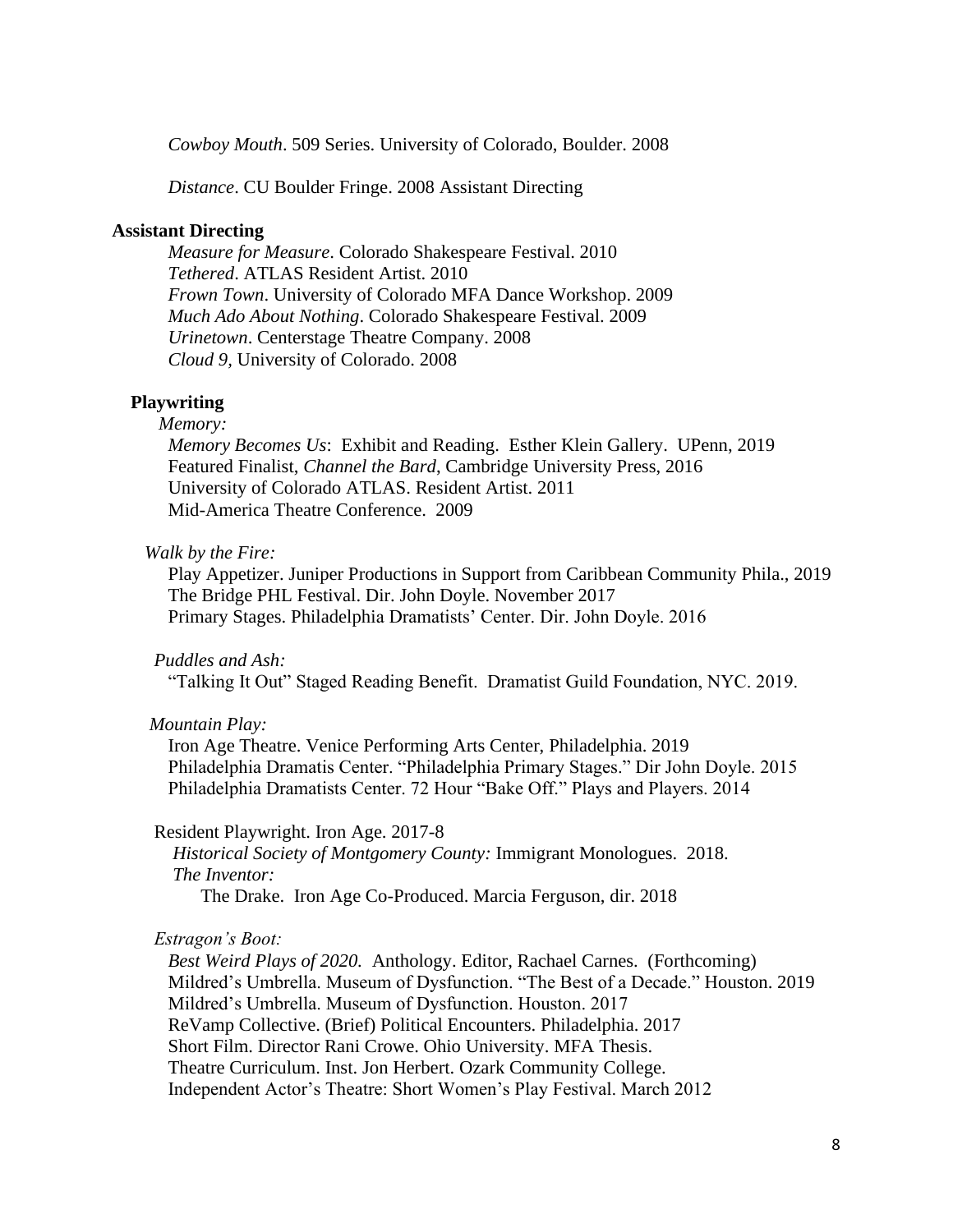Corner Cone Playhouse: Compact Theatre for the Easily Distracted. (Best Comedy)2010 New Play Series. Wooster College. 2010 Ozarks Tech Community College. 2010 Mid-America Theatre Conference. 2010

# *Shudder:*

*(excerpt):*Shoebox Theatre. Shoebox Theatre Festival. Manayunk, 2017 Iron Age Workshop. In-house reading. 2017 Philadelphia Dramatists Center. 72 Hour "Bake Off." Plays and Players. 2014

## *Miranda's Tempest:*

Independent Actor's Theatre. Featured Playwright. Short Women's Festival. 2012 Judith Shakespeare Company, New York City. (Forthcoming) The University of Colorado Music College. *The Tempest Fantasy*. 2010  *Homesick:* FUSION Theatre (American Theatre Wing-recognized). "The Seven." 2008

## *Distance:*

CU Boulder Fringe. 2008  *Frown Town*. UCB MFA Dance Workshop. 2009  *Bella High on Clowns* (Short-listed). New Ideas Festival. 2009  *Winter* "*Festacular*." Boulder Ensemble Theatre Company. 24 Hour Play Festival. 2008  *Raska* (Workshop). ICA London, England. 2000

# *Sirens:*

"Coronavirus Plays One Minute Play Festival." Dramatist Guild, Zoom, 2020.

#### **Dramaturgy**

 *Dramaturg/Reader***.** PlayPenn. Educational Branch, 2017-2020.  *The Dramaturgy Open Office Hours Project*. Co-facilitator. Philadelphia, 2017, 2015  *Bent*. Truth Be Told productions. Philadelphia Fringe Festival. 2014  *Summoning the Tribe*. Dancer Andrea Bullard. Mercury Café Theatre, Denver. 2013  *By Hand and Foot*. Dance-for-Camera. Cliff Paterson. 2013  *UNA* - Dir./Choreographer Katie Key, Queen of Hearts Productions, ATLAS. 2010  *Much Ado About Nothing*. Colorado Shakespeare Festival. 2009 *MacB*. African-American Shakespeare Company. 2008 *Cloud 9*. University of Colorado. 2008

# **Readership**

Jewish Plays Project. 2020 PlayPenn Educational Branch. 2017-19 Little Black Dress Ink. 2018

# **Film**

"*Monica*." Iron Age Theatre commissioned by MONTCO Historical Society. 2018 *Ethics*. Renee Lacroix. Int'l Computer Video. 1999 *Conductivity*. Kim (feature). University of the Arts Graduate Film. 1999